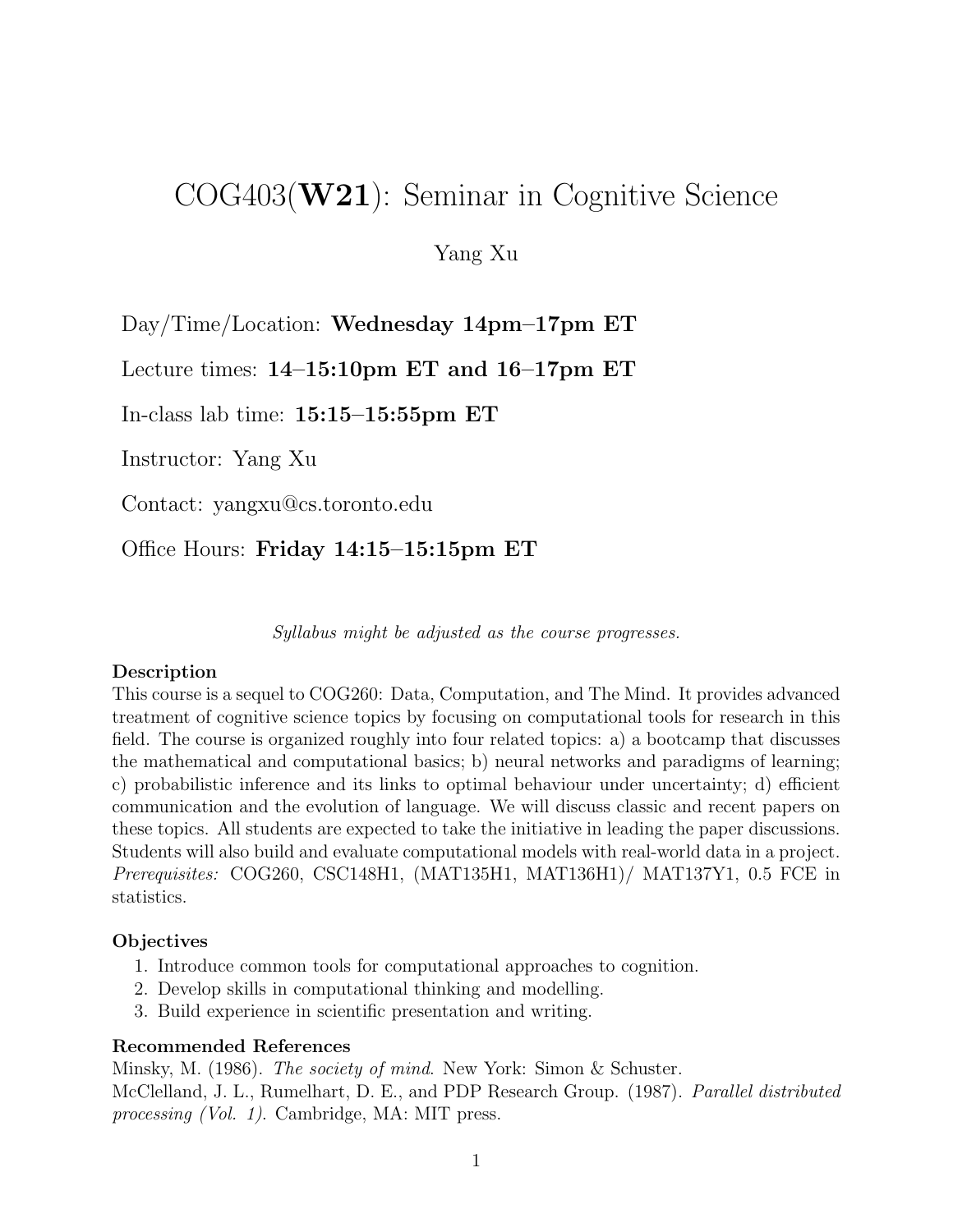Bishop, C. M. (2006). Pattern recognition and machine learning. New York: Springer.

#### Deliverables and Assessments

| Paper presentation (including slides)   | 20%                            |
|-----------------------------------------|--------------------------------|
| Paper summary                           | $15\%$ ( $\sim$ 1\% per paper) |
| Labs $1-2$                              | 30%                            |
| Project proposal                        | 5%                             |
| Project report                          | 15%                            |
| Project presentation (including slides) | 10%                            |
| Code repository                         | 5%                             |

## Grading Scale

| 90 - 100\% A+   77 - 79\% B+   67 - 69\% C+   57 - 59\% D+ |  |  |                                                         |  |
|------------------------------------------------------------|--|--|---------------------------------------------------------|--|
| $85 - 89\%$ A   73 - 76\% B   63 - 66\% C   53 - 56\% D    |  |  |                                                         |  |
| 80 - 84% A-   70 - 72% B-   60 - 62% C-   50 - 52% D-      |  |  |                                                         |  |
|                                                            |  |  | $\begin{bmatrix} 0 & -49\% & \text{Fail} \end{bmatrix}$ |  |

## Policies and guidelines

- Students are expected to attend the lectures and labs.
- Students should complete the labs individually and collaborate in pairs on the projects. Plagiarism is strictly forbidden and any such case if identified will be reported according to the university guidelines (see [http://www.governingcouncil.utoronto.ca/](http://www.governingcouncil.utoronto.ca/Assets/Governing+Council+Digital+Assets/Policies/PDF/ppjun011995.pdf) [Assets/Governing+Council+Digital+Assets/Policies/PDF/ppjun011995.pdf](http://www.governingcouncil.utoronto.ca/Assets/Governing+Council+Digital+Assets/Policies/PDF/ppjun011995.pdf)).
- Every student is expected to present. PDF slides should be emailed to the instructor at least two days prior to the presentation.
- Every non-presenting student is expected to raise one non-clarification question related to the paper presented.
- Critical summary (including one summary paragraph and one non-clarification question) of each paper should be submitted online at least one day prior to the class in which the paper will be presented.
- Programming tasks from the lab and project assignments should be completed in Python or Python Jupyter Notebooks.
- Late deliverables, labs, or written assignments will be discredited at 1 point per delayed hour based on the time stamps of submission. Exceptional circumstances should be explained in writing to the course instructor, at least three days prior to the due date.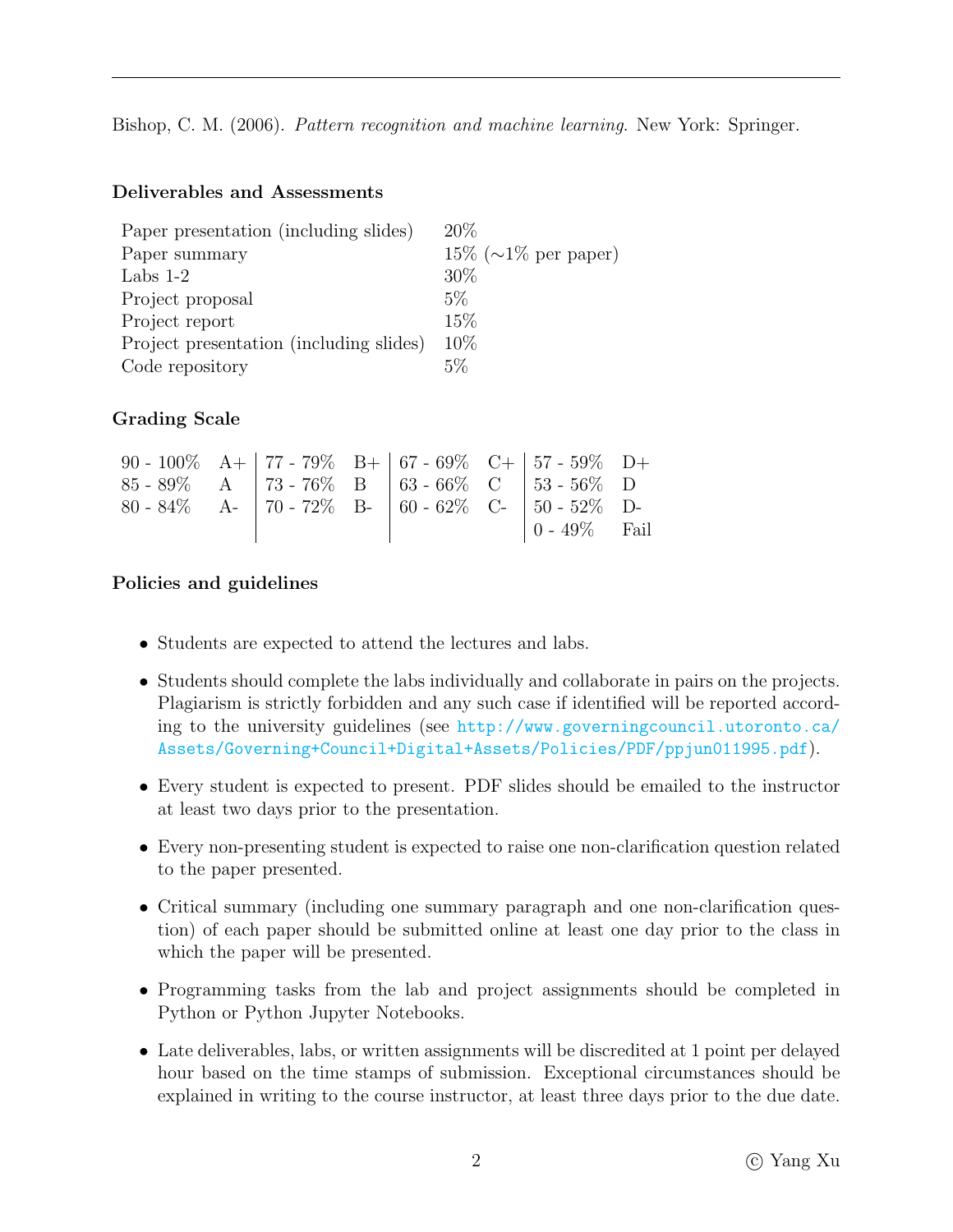# Schedules and Readings (due/required items are highlighted)

- Jan 13 (Wed) Cognition and Computation
	- Course overview
	- Background readings for this and the following weeks:
	- Shannon, C.E. (1948). A mathematical theory of communication. The Bell System Technical Journal, 27, 379-423, 623-656.
	- Turing, A. M. (1950). Computing machinery and intelligence. Mind, 49, 433–460.
	- Chomsky, N. (1956). Three models for the description of language. IRE Transactions on information theory, 2(3), 113–124.
	- Rosenblatt, F. (1958). The perceptron: A probabilistic model for information storage and organization in the brain. Psychological Review, 65(6), 386–408.
	- Chapter 1 in Marr, D. (1982). Vision: A computational investigation into the human representation and processing of visual information. San Francisco: Freeman.

Assignment: Email the TA \*prior to the class next week\* 3 preferred paper choices for presentation; choose numerically indexed papers from the following Readings and Presentations sections.

• Jan 20 (Wed) Computational Basics

In-class lab on probabilities

• Jan 27 (Wed) Connectionism and Neural Networks

Readings and Presentations (summary due 1 day before):

- 1 Rumelhart, D. E., Hinton, G., E., and Williams, R. J. (1986). Learning representations by back-propagating errors. Nature, 323, 533–536.
- In-class lab on distributions
- 2 Elman, J. L. (1990). Finding structure in time. Cognitive Science, 14(2), 179–211. Background readings:
- McClelland, J. L., Rumelhart, D. E., and Hinton, G. E. (1988). The appeal of parallel distributed processing. In A. M. Collins and E. E. Smith (Eds.), Readings in cognitive science: A perspective from psychology and artificial intelligence (pp. 52-72). Morgan Kaufmann.
- McClelland, J. L., and Rogers, T. T. (2003). The parallel distributed processing approach to semantic cognition. Nature Reviews Neuroscience, 4(4), 310–322. Lab 1 out
- Feb 3 (Wed) Deep Learning

Readings and Presentations (summary due 1 day before):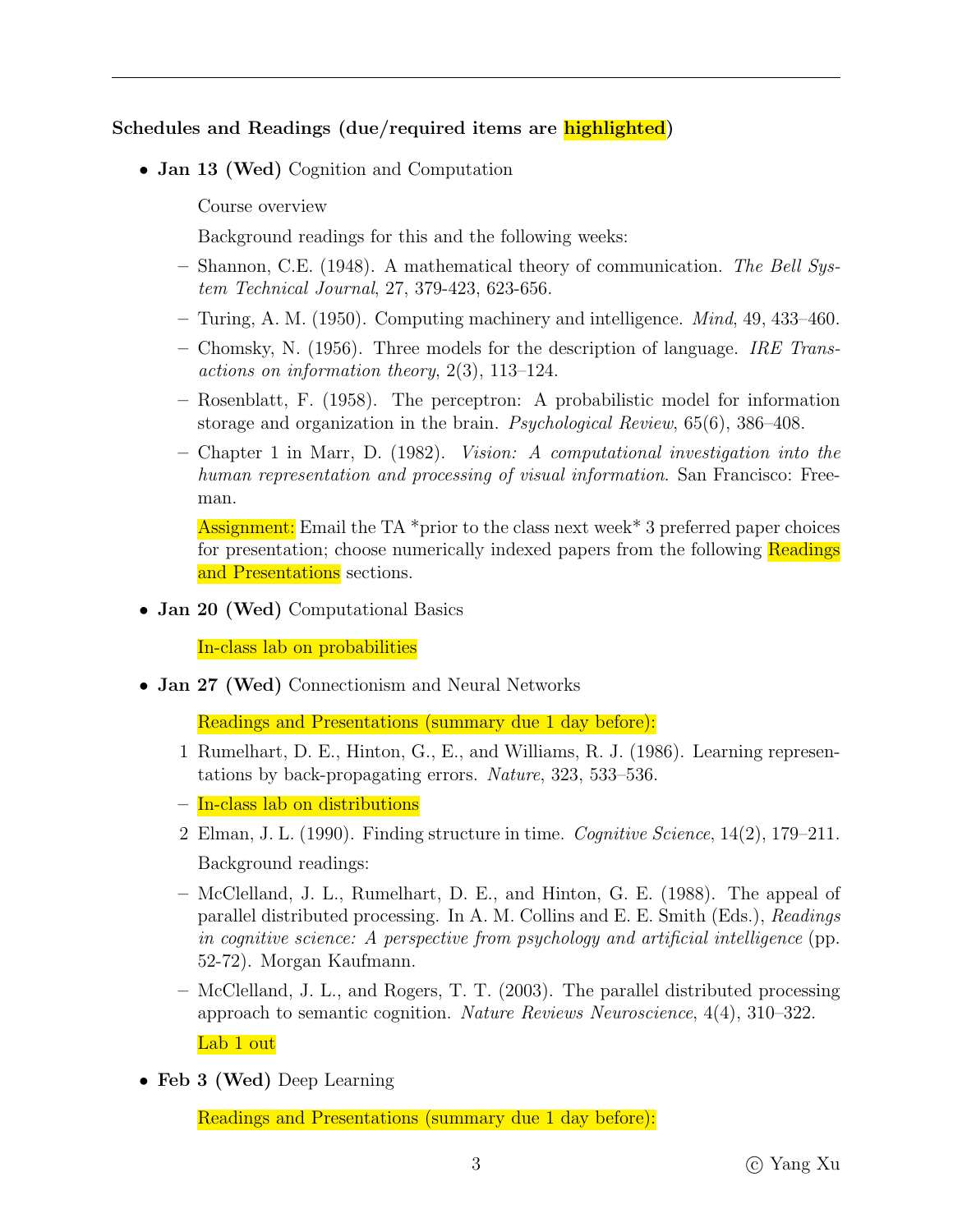- 3 LeCun, Y., Boser, B., Denker, J. S., Henderson, D., Howard, R. E., Hubbard, W., and Jackel, L. D. (1989). Backpropagation applied to handwritten zip code recognition. Neural Computation, 1(4), 541–551.
- In-class lab on maximum likelihood estimation
- 4 Hinton, G., E. and Salakhutdinov, R. R. (2006). Reducing the dimensionality of data with neural networks. Science, 313, 504–507.

Background readings:

- Hinton, G. E. (2007). Learning multiple layers of representation. Trends in Cognitive Sciences, 11(10), 428-434.
- $-$  LeCun, Y., Bengio, Y., and Hinton, G. (2015). Deep learning. *Nature*, 521(7553), 436–444.

Project announcement

• Feb 10 (Wed) Bayesian Inference

Readings and Presentations (summary due 1 day before):

- 5 Xu, F. and Tenenbaum, J. B. (2007). Word learning as Bayesian inference. Psychological Review, 114(2), 245–272.
- In-class lab on Bayes theorem
- 6 Kemp, C. and Tenenbaum, J. B. (2008). The discovery of structural form. Proceedings of the National Academy of Sciences, 105(31), 10687–10692.

Background readings:

- $-$  Anderson, J. R. (1991). The adaptive nature of human categorization. *Psycho*logical Review, 98(3), 409–429.
- Griffiths, T. L., Kemp, C., and Tenenbaum, J. B. (2008). Bayesian models of cognition. In Ron Sun (ed.), The Cambridge handbook of computational cognitive modeling. Cambridge University Press.

Lab 1 due; Lab 2 out

• Feb 24 (Wed) Probabilistic Graphical Models

Readings and Presentations (summary due 1 day before):

- 7 Pearl, J. (1985). Bayesian networks: A model of self-activated memory for evidential reasoning. In Proceedings of the 7th Conference of the Cognitive Science Society.
- In-class lab on entropy
- 8 Blei, D., Ng, A., and Jordan, M. (2001). Latent Dirichlet allocation. Advances in neural information processing systems, 14, 601–608.

Background readings: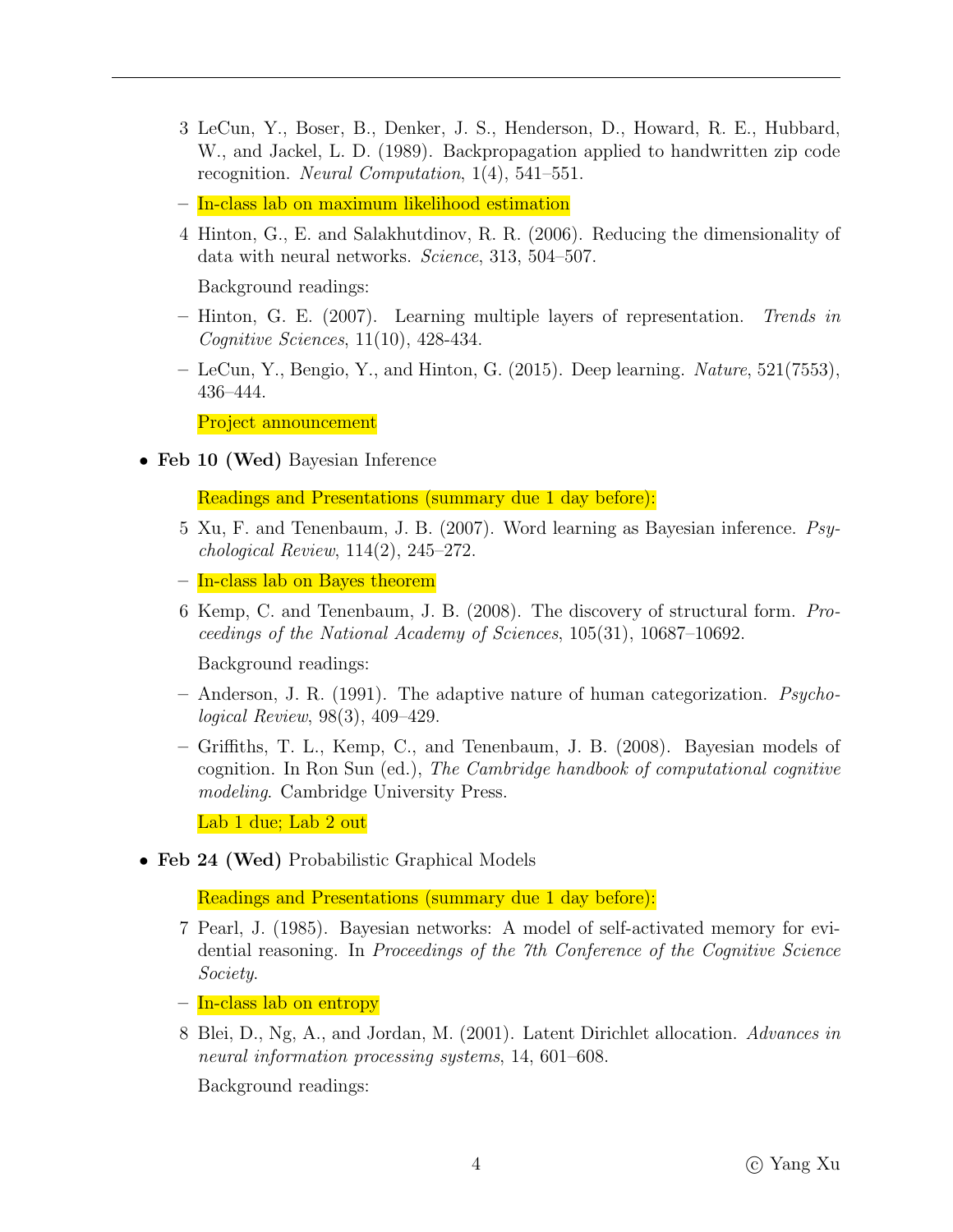- Landauer, T. K. and Dumais, S. T. (1997). A solution to Plato's problem: The latent semantic analysis theory of acquisition, induction, and representation of knowledge. Psychological Review, 104(2), 211240.
- Griffiths, T. L., Steyvers, M., and Tenenbaum, J. B. (2007). Topics in semantic representation. Psychological Review, 114(2), 211-244.

Project proposal due

• Mar 3 (Wed) Optimal Cue Integration

Readings and Presentations (summary due 1 day before):

- 9 Ernst, M. O. and Banks, M. S. (2002). Humans integrate visual and haptic information in a statistically optimal fashion. Nature, 415(6870), 429–433.
- In-class lab on mutual information
- 10 Körding, K. P., and Wolpert, D. M. (2004). Bayesian integration in sensorimotor learning. Nature, 427(6971), 244–247.

Background readings:

- Oaksford, M. and Chater, N. (1994). A rational analysis of the selection task as optimal data selection. Psychological Review, 101(4), 608–631.
- Chater, N., and Oaksford, M. (1999). Ten years of the rational analysis of cognition. Trends in Cognitive Sciences, 3(2), 57–65.

Lab 2 due

• Mar 10 (Wed) Efficient Communication

Readings and Presentations (summary due 1 day before):

- 11 Piantadosi, S. T., Tily, H., and Gibson, E. (2011). Word lengths are optimized for efficient communication. Proceedings of the National Academy of Sciences, 108(9), 3526–3529.
- In-class lab on principle of maximum entropy
- 12 Kemp, C. and Regier, T. (2012). Kinship categories across languages reflect general communicative principles. Science, 336(6084), 1049–1054.

Background readings:

- Kemp, C., Xu, Y., and Regier, T. (2018). Semantic typology and efficient communication. Annual Review of Linguistics, 4, 109–128.
- Gibson, E., Futrell, R., Piandadosi, S. T., Dautriche, I., Mahowald, K., Bergen, L., and Levy, R. (2019). How efficiency shapes human language. Trends in Cognitive Sciences, 23(5), 389–407.
- Mar 17 (Wed) Semantic Universals

Readings and Presentations (summary due 1 day before):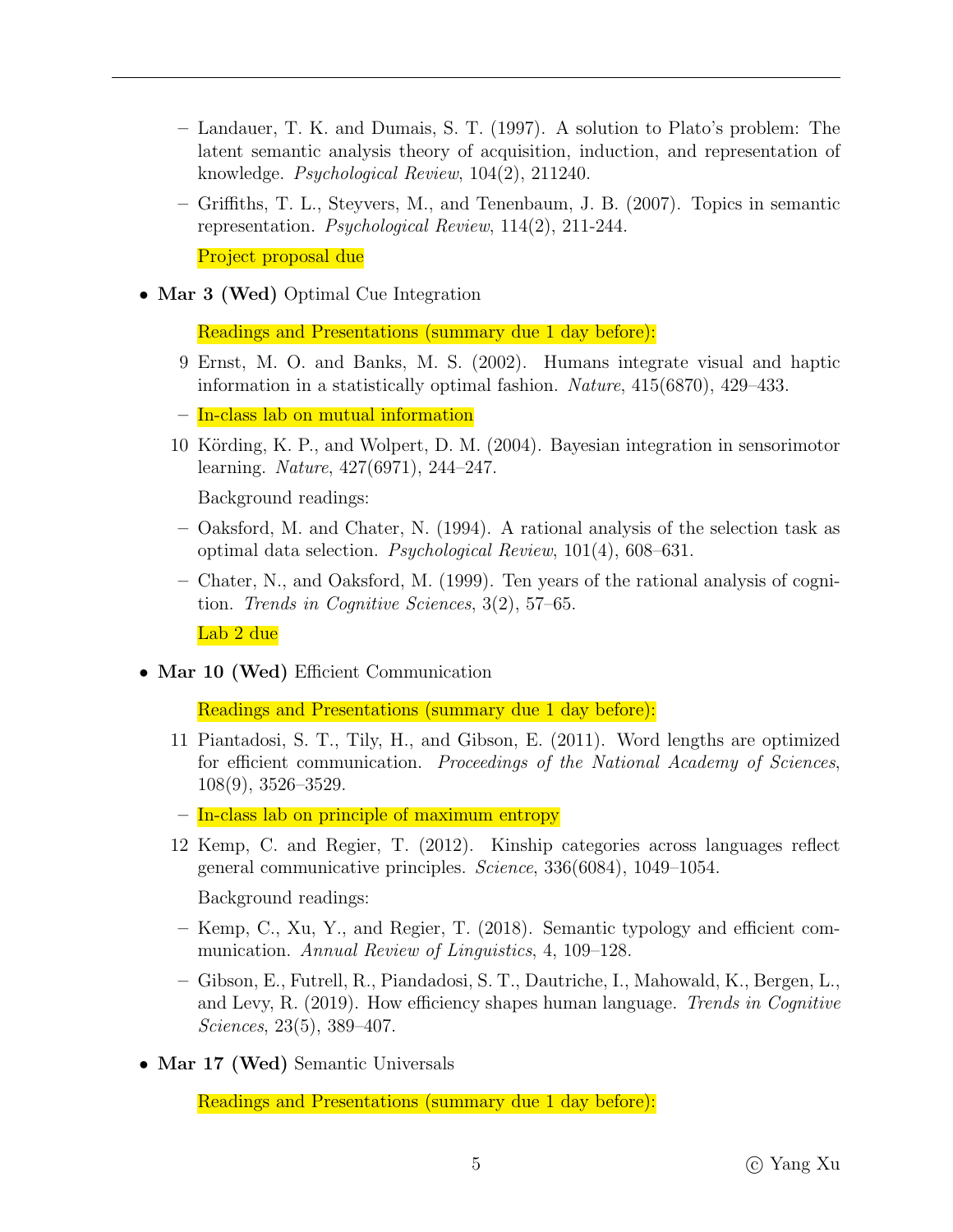- 13 Youn, H., Sutton, L., Smith, E., Moore, C., Wilkins, J.F., Maddieson, I., Croft, W., and Bhattacharya, T. (2016). Universal structure of human lexical semantics. Proceedings of the National Academy of Sciences, 113(7), 1766–1771.
- In-class lab on clustering
- 14 Xu, Y., Duong, K., Malt, B.C., Jiang, S., and Srinivasan, M. (2020) Conceptual relations predict colexification across languages. Cognition, 201, 104280.

Background readings:

- $-$  François, A. (2008). Semantic maps and the typology of colexication: Intertwining polysemy networks across languages. In M. Vanhove (Ed.), From polysemy to semantic change: Towards a typology of lexical semantic associations, (pp. 163– 215). Amsterdam: John Benjamins.
- Evans, N. and Levinson, S. C. (2009). The myth of language universals: Language diversity and its importance for cognitive science. Behavioral and Brain Sciences, 32(5), 429–448.
- Mar 24 (Wed) Semantic Variation
	- 15 Thompson, B., Roberts, S. G., and Lupyan, G. (2020). Cultural influences on word meanings revealed through large-scale semantic alignment. Nature Human Behaviour, 4(10), 1029–1038.
	- Research talk

Background readings:

- Regier, T., Carstensen, A., and Kemp, C. (2016). Languages support efficient communication about the environment: Words for snow revisited. PLOS ONE, 11(4), e0151138.
- Mar 31 (Wed) Guest Lecture
	- Research talk
	- Project presentation and report requirements
- Apr 7 (Wed) Student Project Presentations

Project report due Monday the following week (10am ET) after presentation